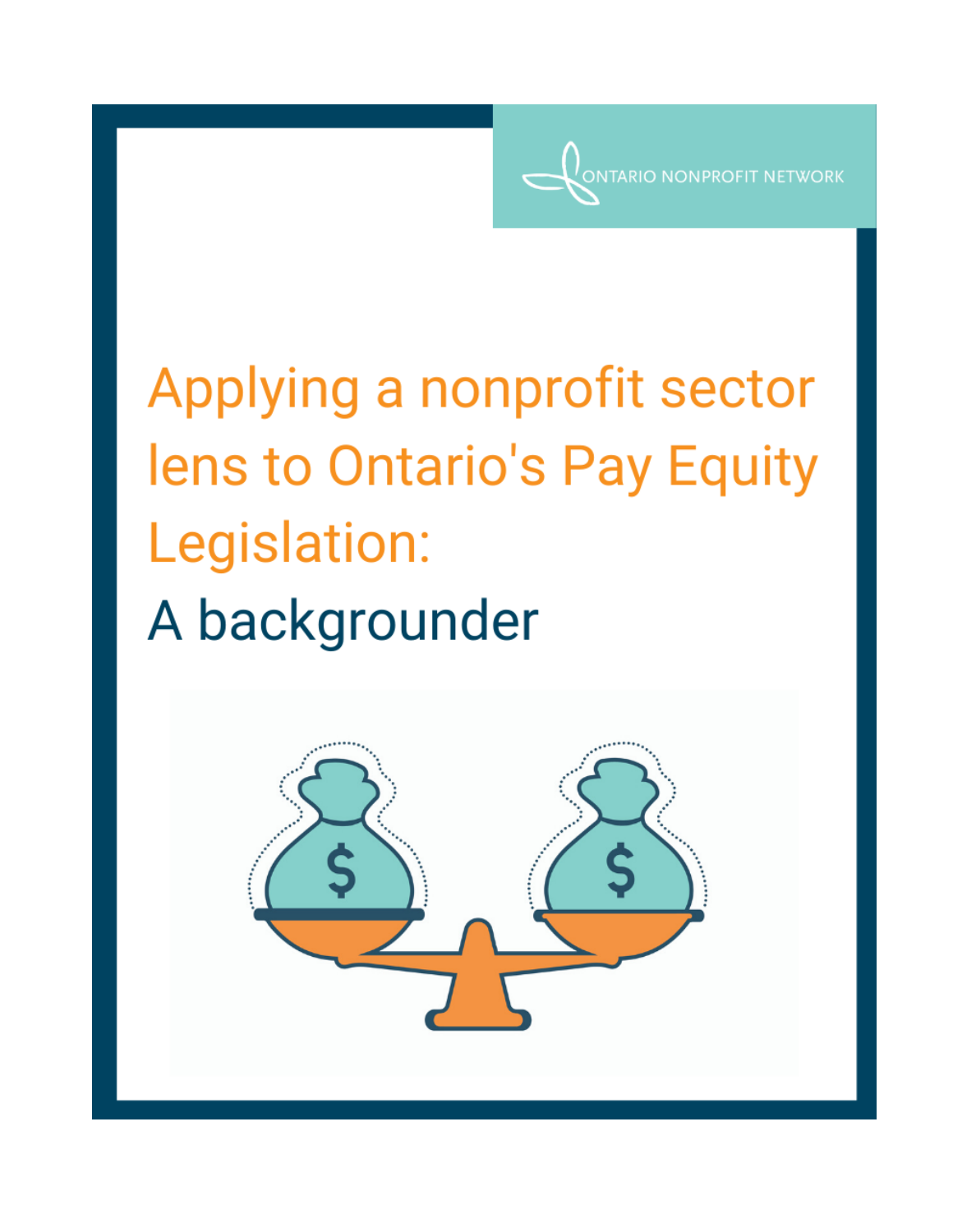*Disclaimer: This backgrounder is provided as an information service by the ONN and is distributed with the* understanding that it should not be used as, or considered to be legal advice. The content is intended for *general information purposes only and in no circumstances can be relied upon for legal decision making. Please consult a legal professional if you have questions about laws or regulations that apply to your organization.*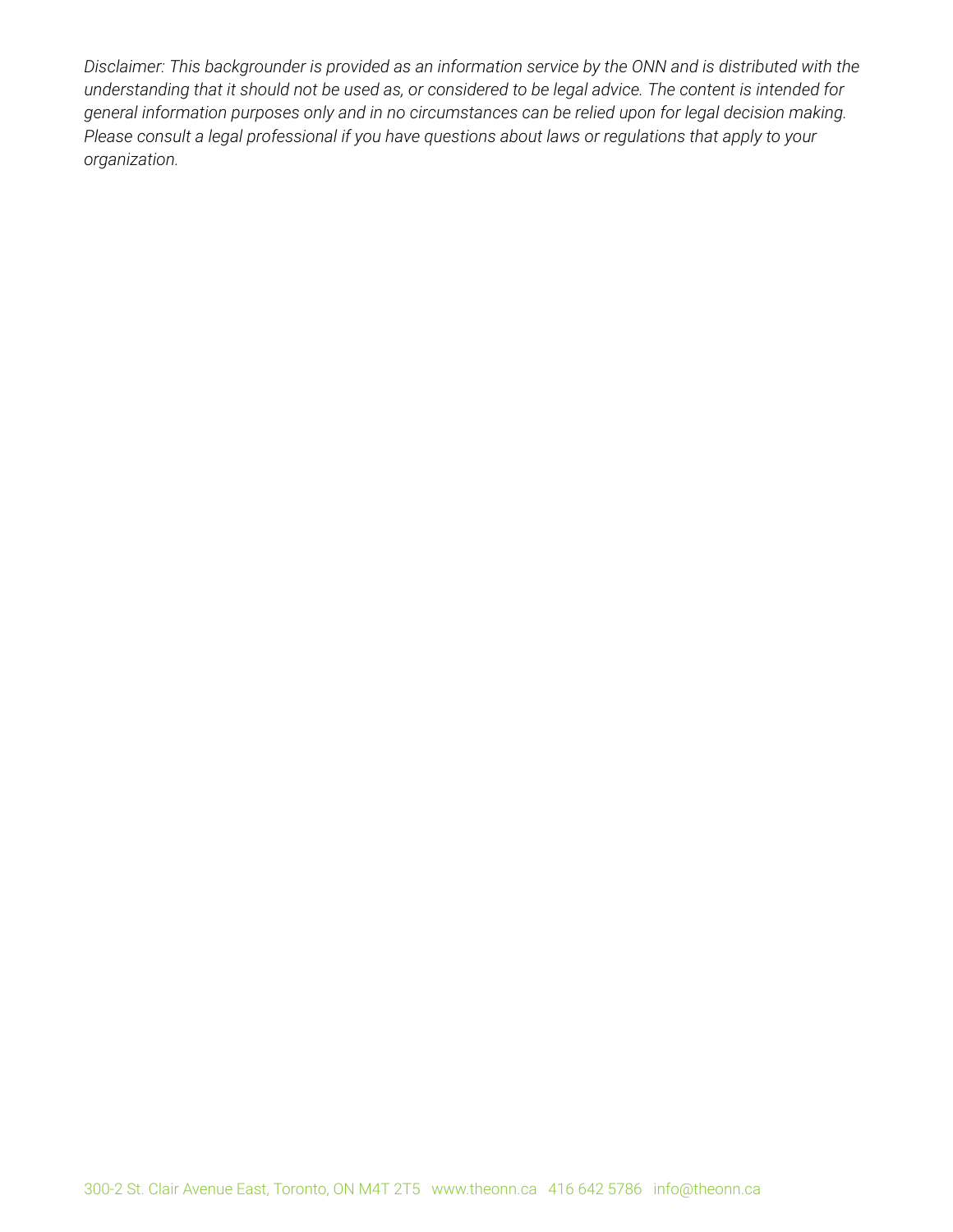## **October 2019**

# **Applying a nonprofit sector lens to Ontario's Pay Equity Legislation: A backgrounder**

Ontario's Pay Equity Act is a critical way in which to reduce the gender wage gap for women<sup>1</sup> workers, particularly for those in women-majority sectors like the nonprofit sector. Nonprofit employers have noted a number of challenges related to implementing the legislation, especially because provincial funders do not always pay for it and pay comparisons are often arbitrary and out of date. ONN looks forward to discussing with government how to make the legislation work better for the sector while working with nonprofit employers and employees to better understand the act. The ultimate goal is for pay equity to be effectively advanced in the sector.

## **Understanding the Act**

Ontario's Pay Equity Act came into effect in 1990 and its purpose is to address historical, systemic gender discrimination in compensation between jobs typically performed by women and those typically performed by men. Pay equity benefits women in "pink-collar ghettos" and also men in women-majority jobs, an important factor for all who work in the nonprofit sector, where many job categories are women-majority.

The legislation requires employers to compare pay in "female job classes" with pay in "male job classes" 2 in order to determine if equivalent categories of work are being paid comparably, and if not then to correct wage levels. Also referred to as "equal pay for work of equal value," pay equity is not about comparing the pay of people in the same jobs<sup>3</sup> but rather the pay between job categories that are comparable in value based on a matrix of factors: skill, effort, responsibility and working conditions.

There are three methods to conduct pay equity comparisons: job-to-job, proportional value, or proxy. In the job-to-job method, female job classes are matched directly to male job classes of equal or comparable value for comparison. In the proportional value method the relationship between the value of the work performed and the compensation received for both male and female job classes in an organization are compared. Both the job-to-job and proportional value methods involve comparisons in the same organization. In contrast, the proxy method allows employers who do not have male job classes in their organizations to use male job classes in other organizations as proxy comparators. This method is only applicable to the broader public sector, where some of the nonprofit sector falls for the purposes of this act, and has limited application. It is an important legal provision for the nonprofit sector, in which many organizations have *only* female job classes. In other words, nonprofits often have to look

<sup>&</sup>lt;sup>1</sup> ONN uses an inclusive definition of women that recognizes and welcomes trans women, queer women, and nonbinary people.

 $^2$  Job classes are determined by: (a) percentage of male or females in that job class (60 percent of females make it a female job class and 70 percent of males in the job class make it male), (b) if a Review Officer, Hearings Tribunal, or employer in agreement with the bargaining agent, if any, decide so, and (c) regard should be made to the historical incumbency of the job class, gender stereotypes, of fields of work and such other criteria. decides it is a male or female job class.

 ${}^{3}$  Equal pay for equal work (doing the same job) falls under Ontario's Employment Standards Act, 2000.  ${}^{1}$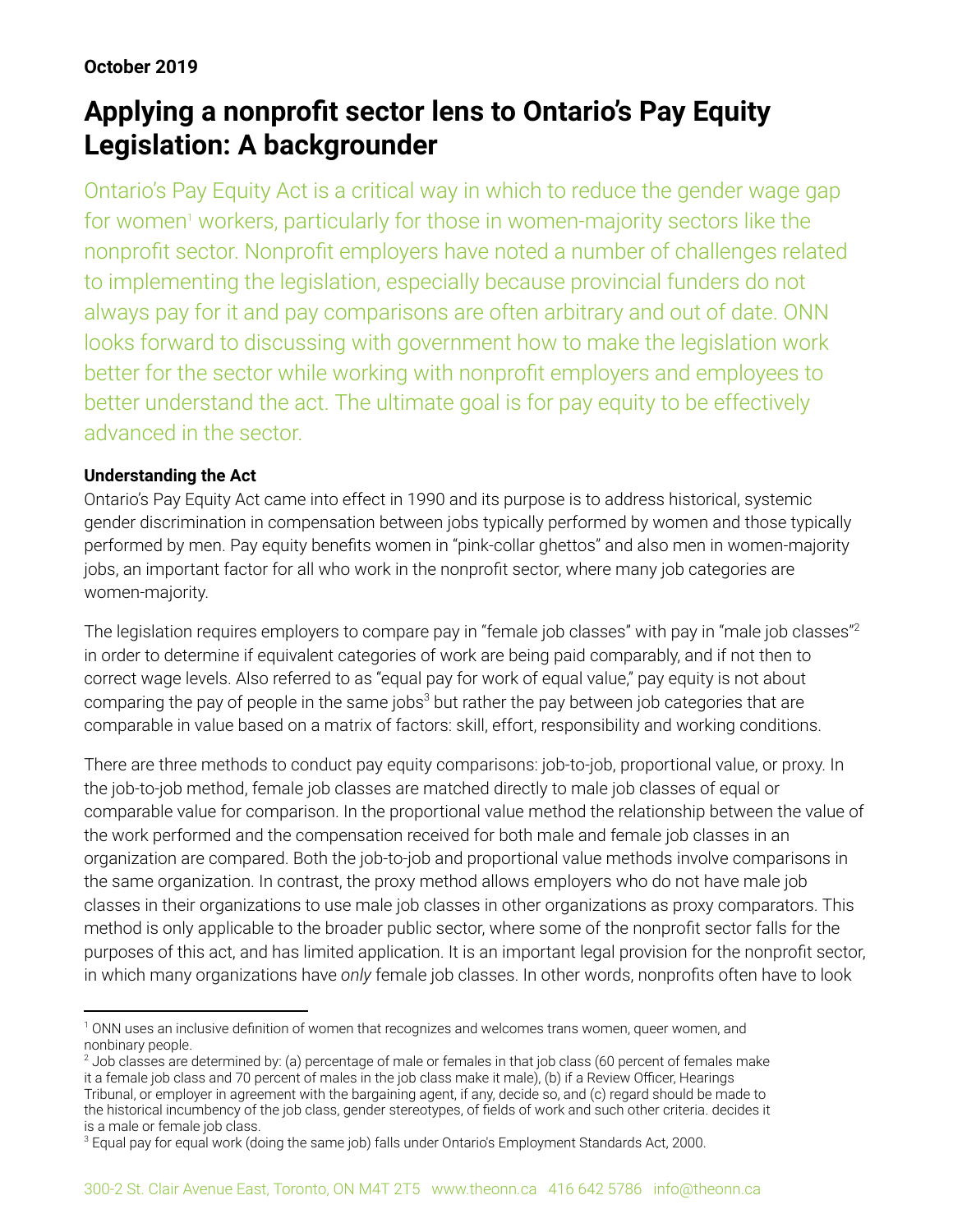outside their organizations to determine the extent to which their women-majority workforces are underpaid.

*Purpose:* The purpose of The Pay Equity Act<sup>4</sup> is to redress systemic gender discrimination in compensation for work performed by employees in predominantly female job classes.

*Applies to:* This Act applies to all employers (and their employees) in the private sector in Ontario which employ ten or more employees, and all employers (and employees) in the public sector. Nonprofits can determine if the Act applies to them by reviewing the Appendix in the Schedule $^{\rm 5}$  to the Act, where organizations that are considered part of the "public sector" are listed. Some examples include daycare or childcare agencies and nursing homes, legal aid clinics, long-term care facilities, Native friendship centres, community health services, residential care facilities, developmental and rehabilitation services, and sexual assault centres.

| Part 1: Requirements for all<br>employers except for private<br>sector employers with fewer than<br>10 employees.                                                                                                                                                                                                                          | Determine job classes and their highest rate of compensation.<br>Determine the value of job classes based on four factors: skill,<br>effort, responsibility, and working conditions.<br>Conduct comparisons for all "female job classes" using one of<br>three methods: job-to-job, proportional value, or proxy method.<br>Adjust the wages of underpaid female job classes so that they<br>are paid at least as much as comparable "male job class" going<br>forward. <sup>6</sup>                                                                                                                                                                                                                                                               |
|--------------------------------------------------------------------------------------------------------------------------------------------------------------------------------------------------------------------------------------------------------------------------------------------------------------------------------------------|----------------------------------------------------------------------------------------------------------------------------------------------------------------------------------------------------------------------------------------------------------------------------------------------------------------------------------------------------------------------------------------------------------------------------------------------------------------------------------------------------------------------------------------------------------------------------------------------------------------------------------------------------------------------------------------------------------------------------------------------------|
| Part 2: Specific requirements that<br>only apply to: private sector<br>employers that had 100 or more<br>employees on January 1, 1988,<br>public sector employers that had<br>employees on January 1, 1988,<br>and public sector employers that<br>did not have employees on<br>January 1, 1988 but that had<br>employees on July 1, 1993. | Compare job classes using a gender-neutral comparison<br>system if both "male" and "female" job classes exist.<br>Prepare and post pay equity plan(s) according to the<br>requirements outlined.<br>Negotiate all aspects of the pay equity plan with their existing<br>unions in unionized workplaces.<br>Ensure that pay equity obligations are met by the old employer<br>when there is a 'sale of business' including following the process<br>for developing a new plan if it is ongoing.<br>Spend a minimum of one percent of the previous year's payroll<br>$\bullet$<br>for pay equity adjustments until pay equity is achieved, within<br>the timelines set by the Act.<br>Meet original compliance deadline for implementing pay equity. |
| Part 3: Requirements for proxy<br>method for those public sector<br>employers that could not achieve<br>pay equity for female job classes<br>because they had no male job<br>class comparators.                                                                                                                                            | The proxy method of pay equity is only available to those<br>employers in the public sector that had employees on July 1,<br>1993 and that are specifically described in the Appendix.<br>Identify female job classes.<br>$\bullet$<br>Select the proxy organization from the Act's Proxy Schedule <sup>7</sup> .<br>Request information from proxy employer.<br>Apply proxy comparison method and achieve pay equity.                                                                                                                                                                                                                                                                                                                             |

<sup>&</sup>lt;sup>4</sup> Government of Ontario "Pa<u>y Equity Act"; Pay</u> Equity Office "A Guid<u>e to Interpreting Ontario's Pay Equity Act"</u>

<sup>&</sup>lt;sup>5</sup> Government of Ontario "Pay Equity Act"

<sup>6</sup> Retroactive payments are only applicable if the employer implements pay equity after the deadline. For specific deadlines see: Pay Equity Office ["A Guide to Interpreting Ontario's Pay Equity Act January 2019"](http://www.payequity.gov.on.ca/en/DocsEN/2019-01-31%20Pay%20Equity%20Office%20Guide%20to%20the%20Act%202019%20-%20EN.pdf) p.19

<sup>&</sup>lt;sup>7</sup> Government of Ontario "Proxy Method of Comparison"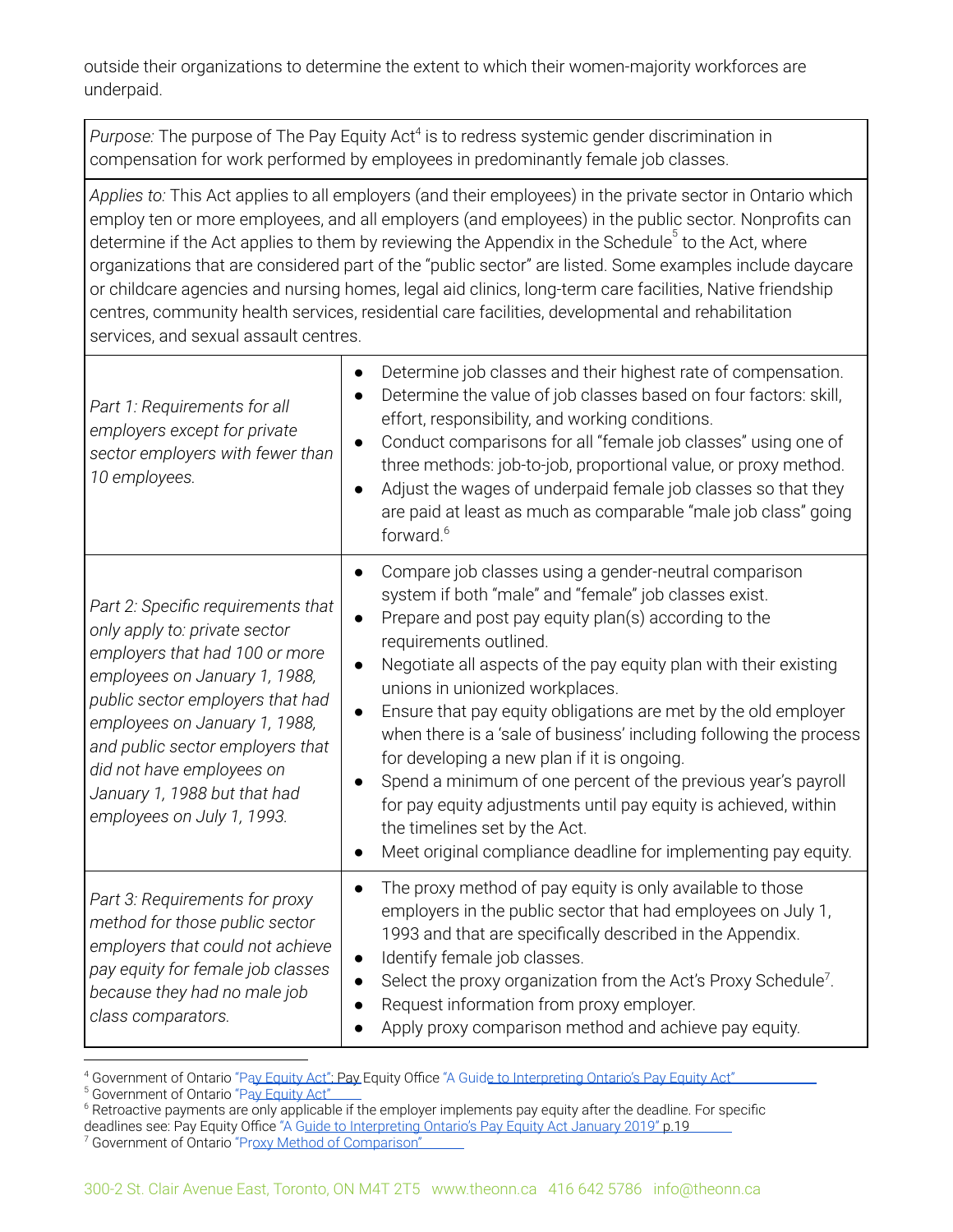## **The Gender Wage Gap in Ontario Nonprofits**

The Pay Equity Act is a way in which to ensure women are making comparable pay to men where their work is of equal value. It can help mitigate the gender wage gap for women, particularly for women working in nonprofits. The nonprofit sector across Ontario and Canada consists of an estimated 80 percent of women workers, many of whom are the most marginalized workers in the labour market.

As part of our Decent Work for Women in the Nonprofit Sector project, ONN's recent research identified that a gender wage gap exists for women workers in the sector. $^8\,$  We confirmed three aspects of this gap:

- A phenomenon known as the "care penalty," where wages in the sector are lower in comparison to other sectors because of the traditional association between "care work" and "women's work". This is despite the fact that the nonprofit workforce is highly educated, experienced, and performs a wide range of types of work. 2017 Statistics Canada data reveals that the average compensation in community-governed nonprofits was \$42,500, while average compensation for the entire economy was approximately \$59,800. $^\mathrm{9}$
- Within the sector, women have lower compensation than men (which consists of both wages/salary and benefits). In ONN's survey of 645 Ontario nonprofit workers, racialized, immigrant, and Indigenous women, and women with disabilities reported experiencing the gender wage gap more commonly, as did senior leaders compared to middle managers and front-line/non-management positions. The *2019 Canadian Nonprofit Sector Salary and Benefits Study* by Charity Village report highlights that the gender wage gap between men and women is the greatest at the senior leadership level (17%), where men reported an average salary of  $$100,733$  and women \$85,760. $^{10}$
- Limited access to a pension plan, health benefits, and maternity and parental benefits top-ups together lower women's overall total compensation over the course of their life cycle.

The gender wage gap in the nonprofit sector is a result of various factors. Some of these are unique to the sector, and others exist in the broader labour market. For example, the "care penalty" means the sector's work is devalued and consequently lower paid even in parts of the sector (e.g., arts, sports) that are not related to care work, which is in part due to the fact that it is a woman-majority sector. On the other hand, just as in the broader labour market, unequal gendered negotiating patterns, lack of pay transparency, and discrimination based on different facets of a woman's identity further impact the gap.

<sup>&</sup>lt;sup>8</sup> Ontario Nonprofit Network "Women's Voices - Stories about working in Ontario's Nonprofit Sector".

<sup>&</sup>lt;sup>9</sup> Statistics Canada ["Non-profit institutions and volunteering: Economic contribution 2007 to 2017"](https://www150.statcan.gc.ca/n1/en/daily-quotidien/190305/dq190305a-eng.pdf?st=f64EzeDq) p. 4 <sup>10</sup> Charity Village "Nonprofit Sector Salary and Benefits Report" p. 29-30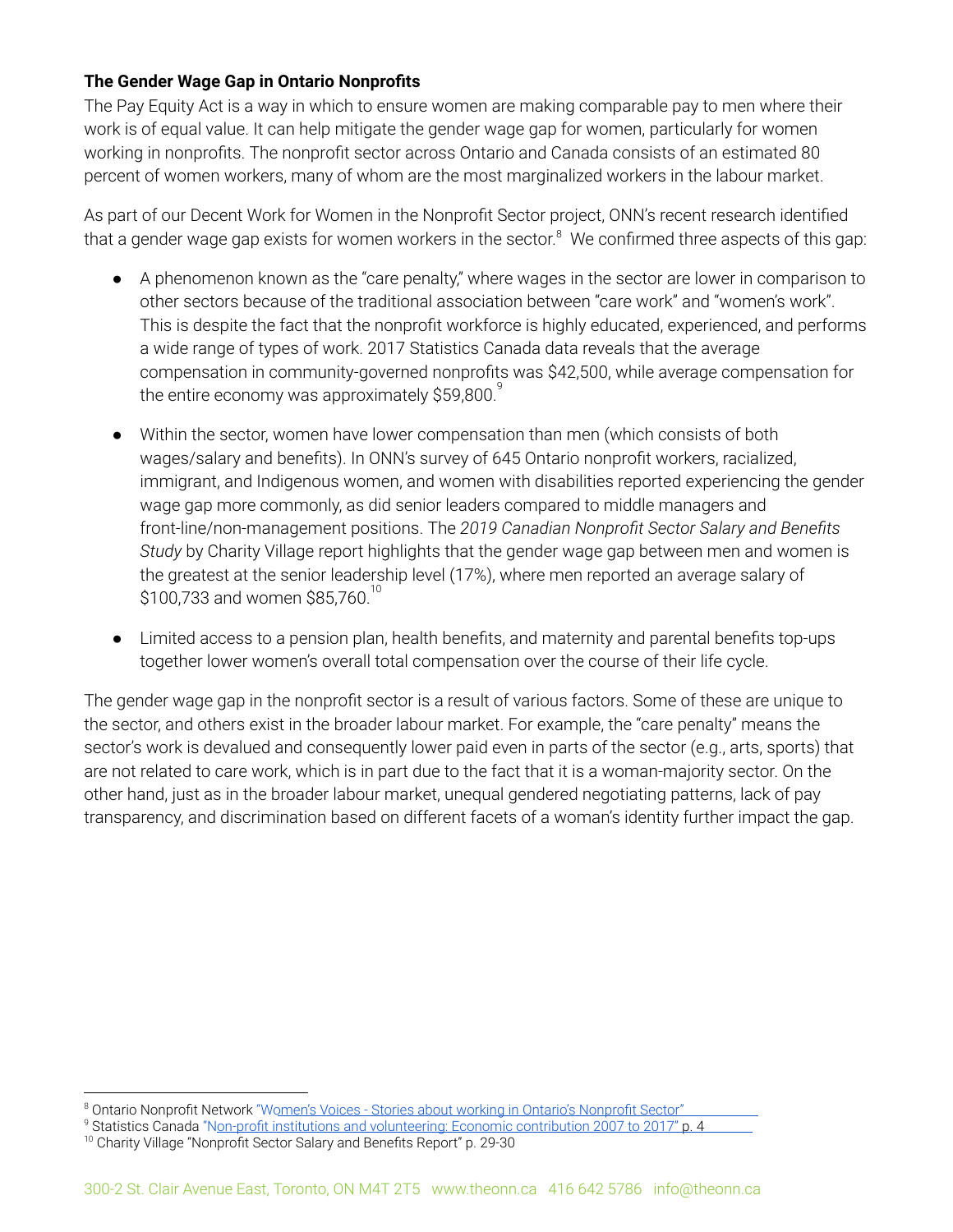### **What we heard from our network**

While the Pay Equity Act is a critical mechanism for reducing the gender wage gap, the legislation has had unintended consequences in the nonprofit sector. In order to better understand and document the impact of the act in the sector as well as to think of ways to move forward, we convened and connected with various employers, employees and advocates. Below is a summary of what we heard across perspectives. It speaks to a variety of experiences that may not be true for everyone.

#### *Literacy*

- There is a lack of pay equity literacy in the sector. There may be large numbers of nonprofits that are unaware of the legislation and whether it applies to them, and/or do not know how to implement it and are therefore not compliant (e.g., whether they must use the proxy method or not).
- Nonprofits risk untimely enforcement of the legislation if they reach out to the Pay Equity Commission for guidance on creating pay equity plans. At times the commission has been helpful and at other times not so much where they enforce the act without any grace period rather than build organizations' capacity to implement it.
- Workers also lack literacy as many don't know their pay equity rights, especially in workplaces that are not unionized. If they do and want to bring about a claim, the process is very challenging.
- Record-keeping is weak in nonprofit organizations and so there is a lack of paper trails documenting Pay Equity liabilities and plans over the years in some organizations.
- There is a lack of clarity around rules and enforcement.
- Ministry staff and public servants responsible for transfer payment agreements lack literacy on the legislation, how it applies to the nonprofit sector, and process/policies around funding liabilities causing shortfalls and inconsistencies across funded programs.

*Liability*

- Pay Equity liabilities are based on a one-time snapshot of pay differentials from the 1990s and do not reflect actual current wages. It is taking a long time to fill a gap that was assessed in a different time.
- Targets keep changing for some organizations that have pay equity plans as wages and cost-of-inflation rise but funding for pay equity does not cover these costs.
- Large Pay Equity liabilities have caused some organizations to run deficits, lay people off, cut services, or increase their reliance on precarious and low wage work without benefits.
- Some organizations have closed or merged with others as a result of Pay Equity liabilities

## *Proxy Method*

- Since the nonprofit sector is women-majority, the proxy method required organizations to look for "male job class" comparators, or proxies, outside of the sector usually in municipalities and the public sector. However, not only was wage parity with these proxies difficult to attain but also the sector used many different comparators, creating arbitrary differentials in wage levels across the sector and within subsectors (e.g., child care, housing, health care, and social services).
- The proxy method was repealed and reinstated, causing confusion about its application.
- When the proxy method was introduced, the provincial government promised funding, but that was a policy decision, rather than written into the legislation, and it was cut after 2 years.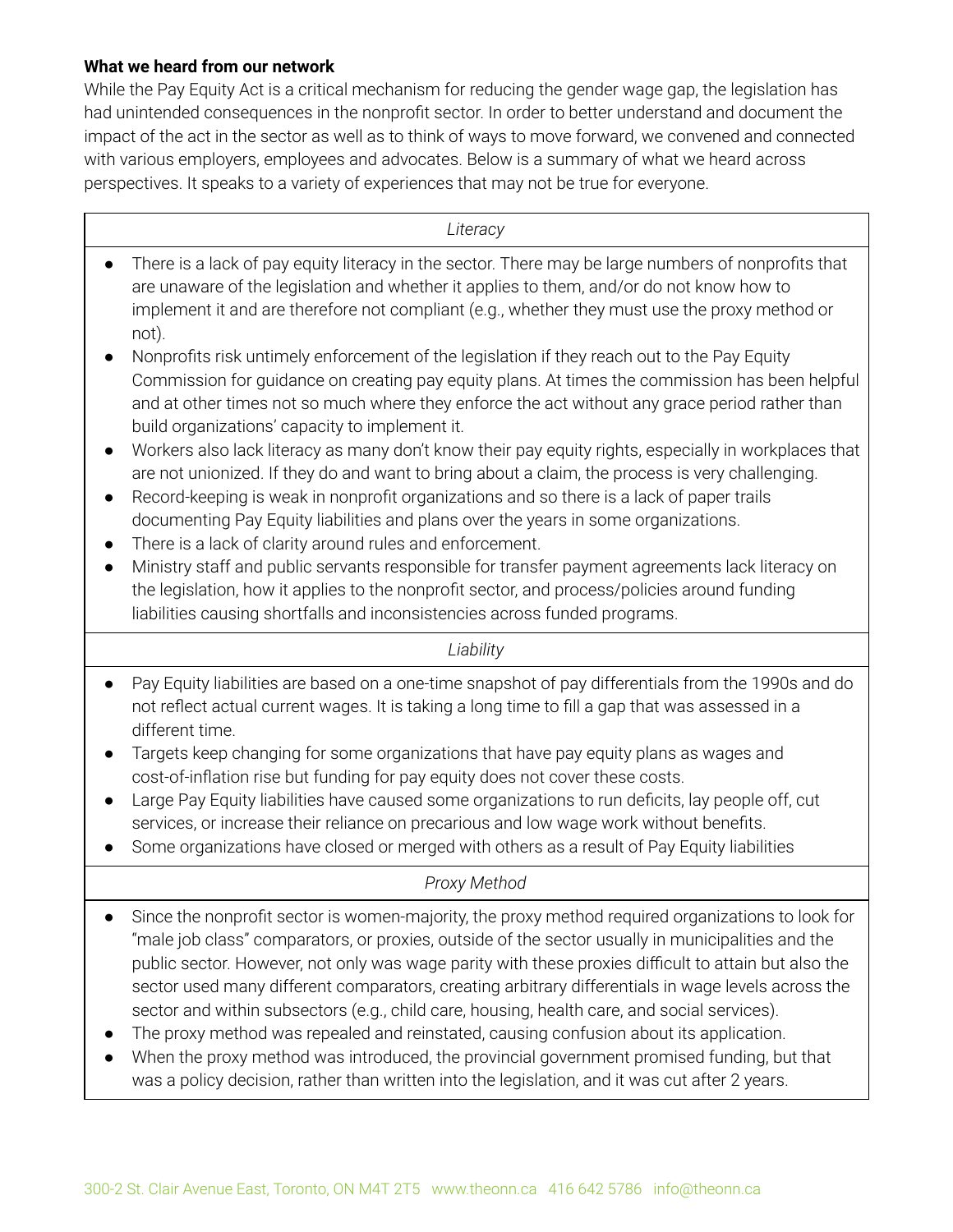There is no clarity around how to maintain parity with proxy comparators and if organizations can have access to new external proxy comparators when maintaining pay equity plans.<sup>11</sup>

#### *Funding*

- Organizations have to dedicate one percent of their previous year's payroll budget towards their Pay Equity liability. In order to fulfill that obligation, either organizations have been receiving funding from the ministry that the largest portion of their funding comes from<sup>12</sup> and/or they make up any shortage themselves such as through fundraising. Some organizations don't have the capacity to make up the shortage but are still liable for it and therefore may not be compliant.
- Pay Equity liability funding from provincial ministries has been intermittent and inequitable, and conditions for receiving it unclear. This has caused instability and volatility within organizations.
- Pay equity funding has either stagnated, with no increases to match pay equity increases, or it has stopped entirely.
- It is unclear how pay equity could be affected by the current round of funding transformations. Examples include social service organizations that receive less or no (transfer payment agreement, or TPA) funding from the Province as funding streams move to "direct funding" of individuals/families who then purchase services directly; and employment & training nonprofits that are shifting from provincial TPA funding to a procurement contract model.
- Changes in ministries and mandates makes the government less accountable and reliable in funding Pay Equity liabilities
- Pay equity legislation addresses only a straightforward gender wage gap but does not address wage discrimination for racialized workers, persons with disabilities, or other marginalized groups

#### *Sector Characteristics*

- Traditional "male job classes" in the sector (e.g., finance officers) are now often occupied by women who are not seeing their wages grow because most wage growth is going to Pay Equity liabilities in many cases.
- Some subsectors have had their wages frozen because of funding constraints (such as Early Childhood Educators).
- Lack of human resources management capacity in the sector meaning that sometimes nonprofits have to divert resources from their missions to pay for consultants.
- As the sector changes, and with people retiring or leaving the sector, pay equity legislation expertise and knowledge is diminishing and succession planning to retain institutional pay equity knowledge challenging.
- The employer in nonprofits is a volunteer board, with the ultimate legal and financial responsibility for the organization; board training, knowledge, and transitions are also relevant for institutional knowledge.
- The role of funders in the nonprofit sector impacts organizations' ability to implement the legislation. The provincial government is not aligning its role as regulator with its role as funder (resources are allocated for pay equity for public service employees but not those of nonprofits they fund).

<sup>&</sup>lt;sup>11</sup> Ontario Nurses' Association and SEIU Local 1 v Participating Nursing Homes, 2019 ONSC 2168 (Divisional Court [File No 362/16 and 364/16\); Participating Nursing Homes v Ontario Nurses' Association and SEIU Local 1](https://seiuhealthcare.ca/wp-content/uploads/2019/05/seiu1-proxy-case-summary.pdf)  [\(Divisional Court File No. 444/16 and 445/16\)](https://seiuhealthcare.ca/wp-content/uploads/2019/05/seiu1-proxy-case-summary.pdf) 

 $12$  Approx 6-15K nonprofits receive funding from the provincial government, and they tend to be the larger human service organizations for whom the proxy method is available.